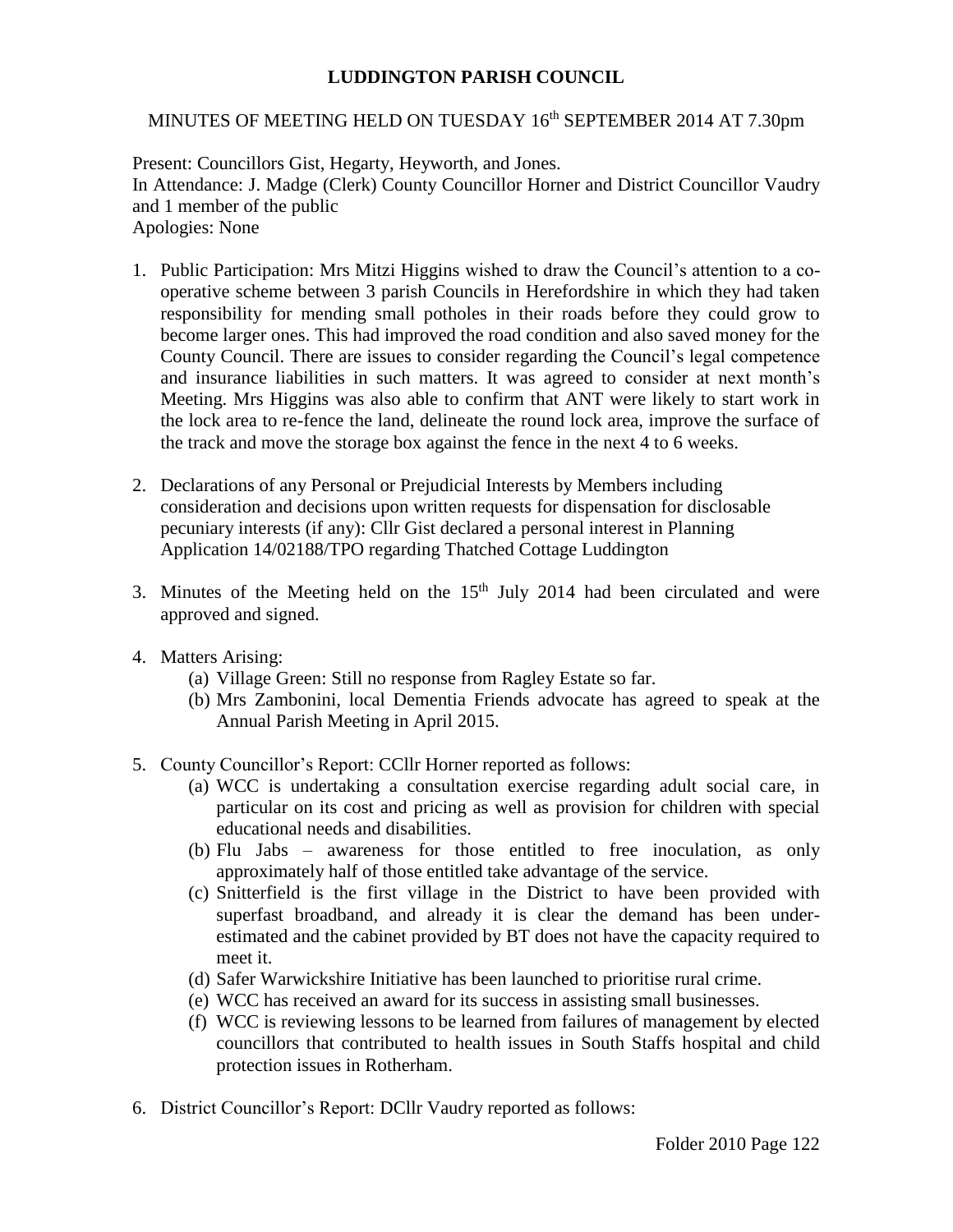- (a) Core Strategy has been deemed sound and sent to Inspector. Housing numbers confirmed at 10,800 and Gaydon/Lighthorne development the prime site for delivery, so the Council now has a 5 year housing supply that can be relied on when considering new planning applications. Possible outstanding issues are the lack of identified gypsy and traveller sites and the potential for overspill numbers from plans in neighbouring districts, although there was consultation between SDC and Birmingham Solihull and Coventry to try and deal with this issue. It is possible the public examination could be in January 2015.
- (b) Development at Glen Yeat has been reported to Enforcement Officer.
- 7. Finance:
	- (a) The Community Account stood at £6,398.84.
	- (b) Following bills passed for payment:
		- i. £500.00 for P Rudge
		- ii. £505.00 for Clerk's Salary and HMRC for July to September 2014.
- 8. Specific Agenda Items:
	- (a) Defibrilator Locations for the installation of a defibrillator were considered, and it was agreed that either a position by the noticeboard or at the Village Hall would be appropriate. It was also agreed to investigate prices.
	- (b) Conservation Area the responsibility for reviewing a Conservation Area rests with the planning authority. It was suggested that SDC be asked to consider undertaking a review.
	- (c) Broadband a draft letter from the Council in response to the consultation was agreed to be submitted.
	- (d) Electoral Roll Open Register members of the public are included on the publically available register unless they opt out. Discussion as to whether the position should be reversed so that members of the public opt in.
- 9. Correspondence:
	- (a) Cllr Thorpe' letter of resignation was read. The Chairman paid tribute to the work he has done on behalf of residents of Dodwell Park and regretted his decision to resign.
	- (b) SDC Proposals of Governance Review Group for new committee structure
	- (c) Warwickshire Health and Wellbeing Strategy Consultation agreed to circulate.
	- (d) WALC Filming of Meeting Guidance and amended Standing Orders, Guidance on written record of officer's decisions and Consultation on changes to planning framework
	- (e) Severn Rivers Trust Warwickshire Avon Partnership Public Workshops
	- (f) CPRE AGM of CPRE Warwickshire and Annual Review
	- (g) SDC Site Allocations Plan Intention to Prepare a Local Plan Consultation
	- (h) SDC Community Infrastructure Levy Draft Charging Schedule Consultation
	- (i) Alcester Bidford Community Forum  $-16<sup>th</sup>$  September 2014
	- (j) SDC Review of Polling Districts and Polling Places. No change for the Parish.
	- (k) WALC AGM on Tuesday  $4<sup>th</sup>$  November 2014.
	- (l) Police and Crime Commissioner Warwickshire Public Scrutiny Meeting  $15<sup>th</sup>$ September 2014
	- (m)Electoral Review of Warwickshire consultation on draft recommendations. Agreed to circulate.